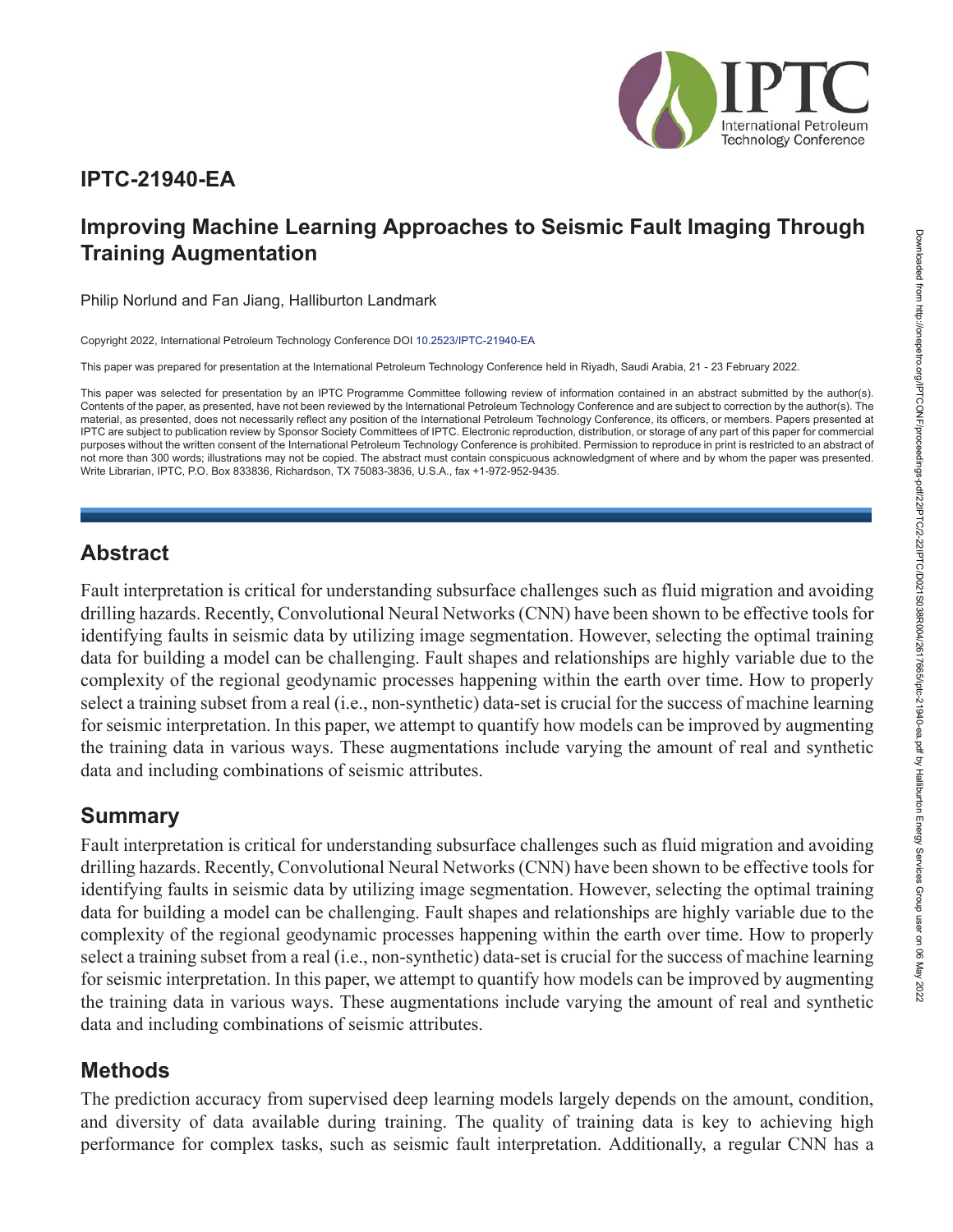large number of hidden neurons, which also increases trainable parameters and makes it difficult to reduce overfitting. Data augmentation in a machine learning project is used to increase the amount of data by adding modified copies or newly created synthetic data, as regularization, to help reduce overfitting. In image processing, this problem could be addressed by data augmentation schemes, such as adversarial trainingbased augmentation [\(Baek et al., 2019\)](#page-5-0) or neural style transfer-based augmentation [\(Zheng et al., 2019\)](#page-5-1). In a deep learning architecture, those schemes include geometric transformation, color modification, rotation, and cropping, which are widely used to augment training data [\(Figure 1](#page-1-0)).

<span id="page-1-0"></span>

**Figure 1—Image augmentation used for training a machine learning image segmentation model (Modified from [Buslaev et al., 2018](#page-5-2)).**

In seismic interpretation, there are two augmentation methods developed to improve the training accuracy and reduce overfitting. The first augmentation method is to increase the amount of training data by adding synthetic data and their attributes to expand the variety of seismic characteristics. The advantage of using synthetic data to augment the training model is that we have a ground-truth label to be trained and thus should be able to minimize uncertainty. However, due to the complexity of the subsurface structures (AlRegib et al., 2018), augmentation by synthetic data could also miss providing specific seismic features in the survey area, which may result in an incomplete training model. In this case, a small set of manual interpretation from real, field data is useful to help augment the training model and provide the necessary data types in the testing area.

For a complete assisted fault interpretation process, training a model with all kinds of fault types, such as normal faults, reverse faults, or listric faults, is necessary. [Figure 2](#page-2-0) shows several synthetic seismic data examples and their fault labels used to train a model to predict fault probability maps. Different fault types could help a model learn and better teach it how to distinguish a "fault" or "no-fault" by optimizing the weighting coefficient and minimizing the loss function. Wu et al (2019) used a class-balanced binary crossentropy loss function to adjust the imbalance so that the network is not trained or converged to predict only zero. This helps to reduce overfitting and train a more accurate model.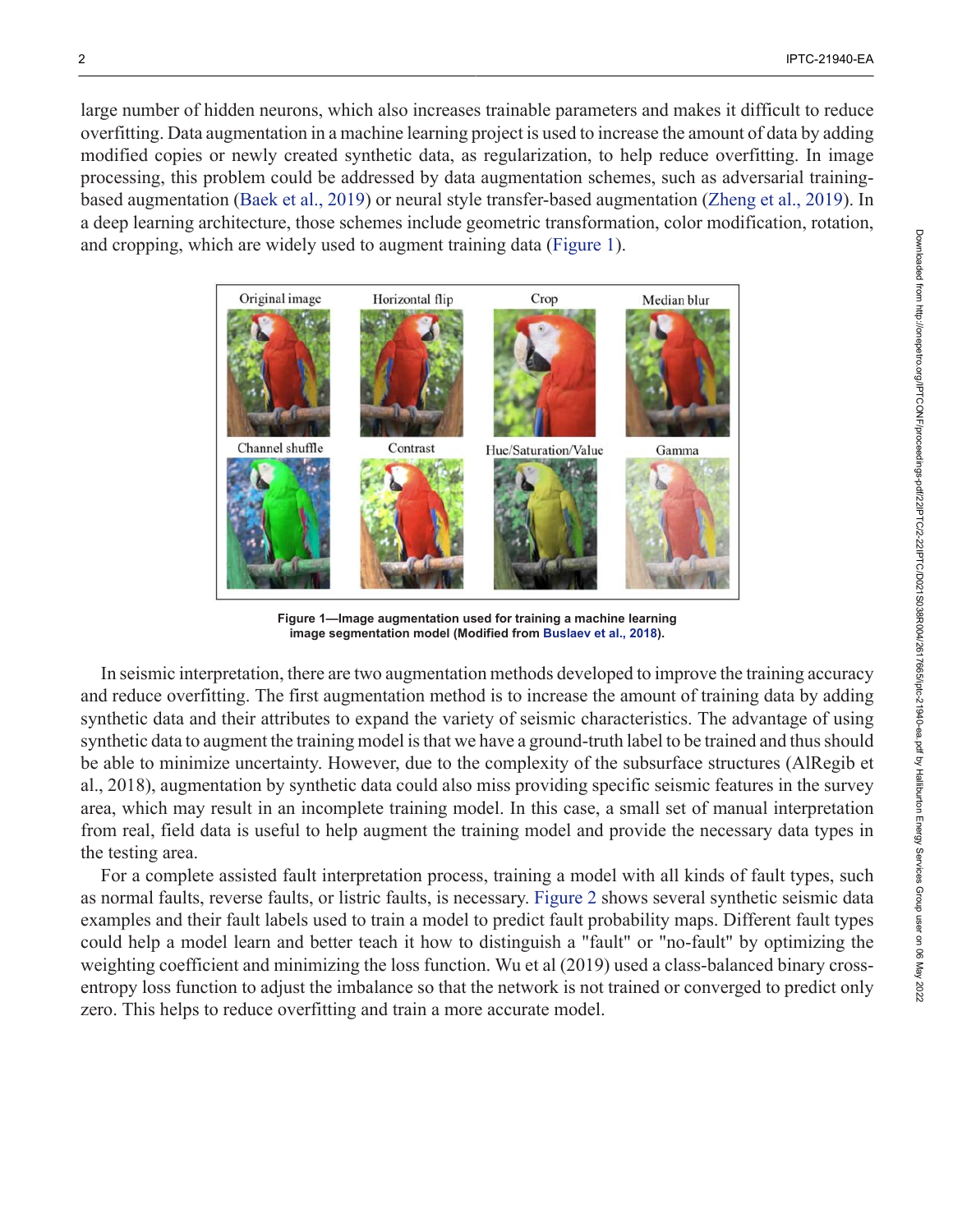<span id="page-2-0"></span>

**Figure 2—Synthetic seismic data and fault labels used to train a machine learning model. Those data show some known fault types such as normal faults (a) and their label (b), listric faults (c) and their label (d), reverse faults (e), and their label (f).**

Once we have trained a machine learning model using synthetic data, it is possible to predict fault probability maps from different survey areas. However, due to the complexity of fault formations in the real world, synthetic data may not correctly represent all potenmtial fault images, which can subsequently lead to flawed or erroneous interpretation. Augmenting the pre-trained model by including local, manually interpreted fault data could help reduce uncertainty and remove problems such as inconsistent fault throws and other non-geological representations. Therefore, in the second step, we manually interpret several fault planes from a real dataset, then convert those fault planes to a binary fault mask which is used to distinguish a "fault", as "1", or "no-fault" as "0". This processed real data is combined with synthetic data together to train an augmented machine learning model. There is an argument that if this data is needed to train a model from scratch, or implement a transfer learning scheme, then we should only update the last few layers from a neural network. However, it depends on how much new data is provided. If there is only a small amount of new data interpreted, the transfer learning scheme could perform more effectively. If a large amount of new interpreted data exists, training from scratch may be the better choice with improved performance as well as bringing low variance and bias.

[Figure 3](#page-3-0) shows a modified workflow from [Norlund and Jiang \(2021\)](#page-5-3) to train a synthetic model which includes field data to augment the pre-trained synthetic model. In this experiment, we first applied multiple attributes to augment the original training data, then provided manually interpreted faults to augment the machine learning model trained by synthetic data. The fault probability volume predicted by a syntheticdata-trained model could be used by geoscientists during the initial interpretation phase to guide their work, then the second prediction by the augmented model from real data could help to identify any missed or alternate interpretations. This further analysis can both improve the quality of the interpretation and bring insight into any uncertainty around the interpretations ([Jiang and Norlund, 2021](#page-5-4)).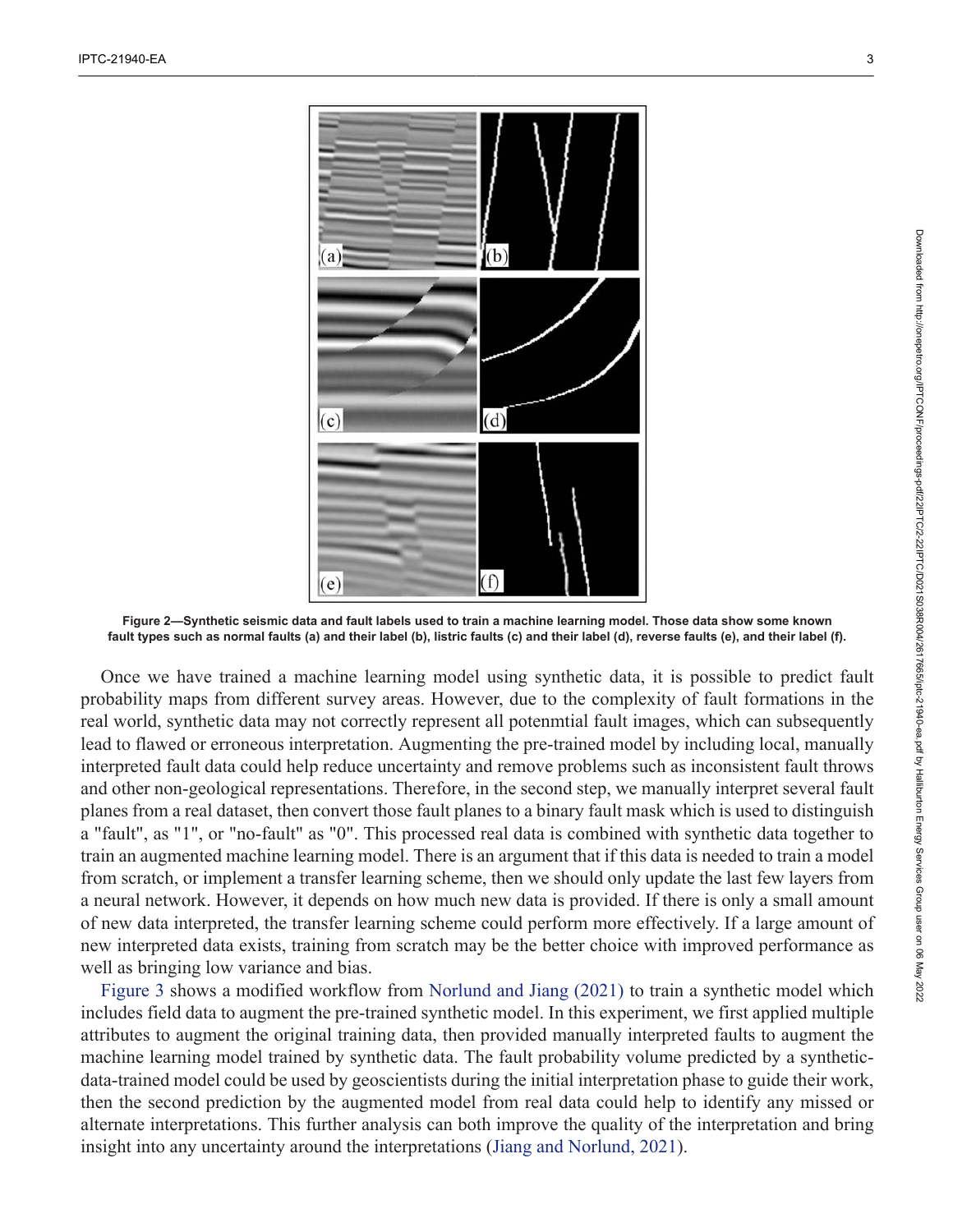<span id="page-3-0"></span>

**Figure 3—A workflow that describes two data augmentation schemes. The first is data augmentation by multiple attributes, and the second is data augmentation by real data interpretation. (Modified from [Norlund and Jiang, 2021\)](#page-5-3)**

### **Results**

We applied the proposed augmentation schemes to field data from Northwest Australia. In this experiment, multiple machine-learning models for fault prediction wer created using variations in the input training data. A multi-channel CNN architecture was used for all the models [\(Ronneberger et al., 2015;](#page-5-5) [Jiang and](#page-5-6) [Norlund, 2020](#page-5-6)). Our first models were trained on synthetic data and only included the amplitude seismic data. Our next models were trained with synthetic data including varying sets of seismic attributes. Our final models included both synthetic data and varying combinations of real data. All models were then run on a seismic dataset from the study area to generate fault-probability volumes. These volumes were then compared to professionally interpreted fault-planes ([Figure 4](#page-4-0)).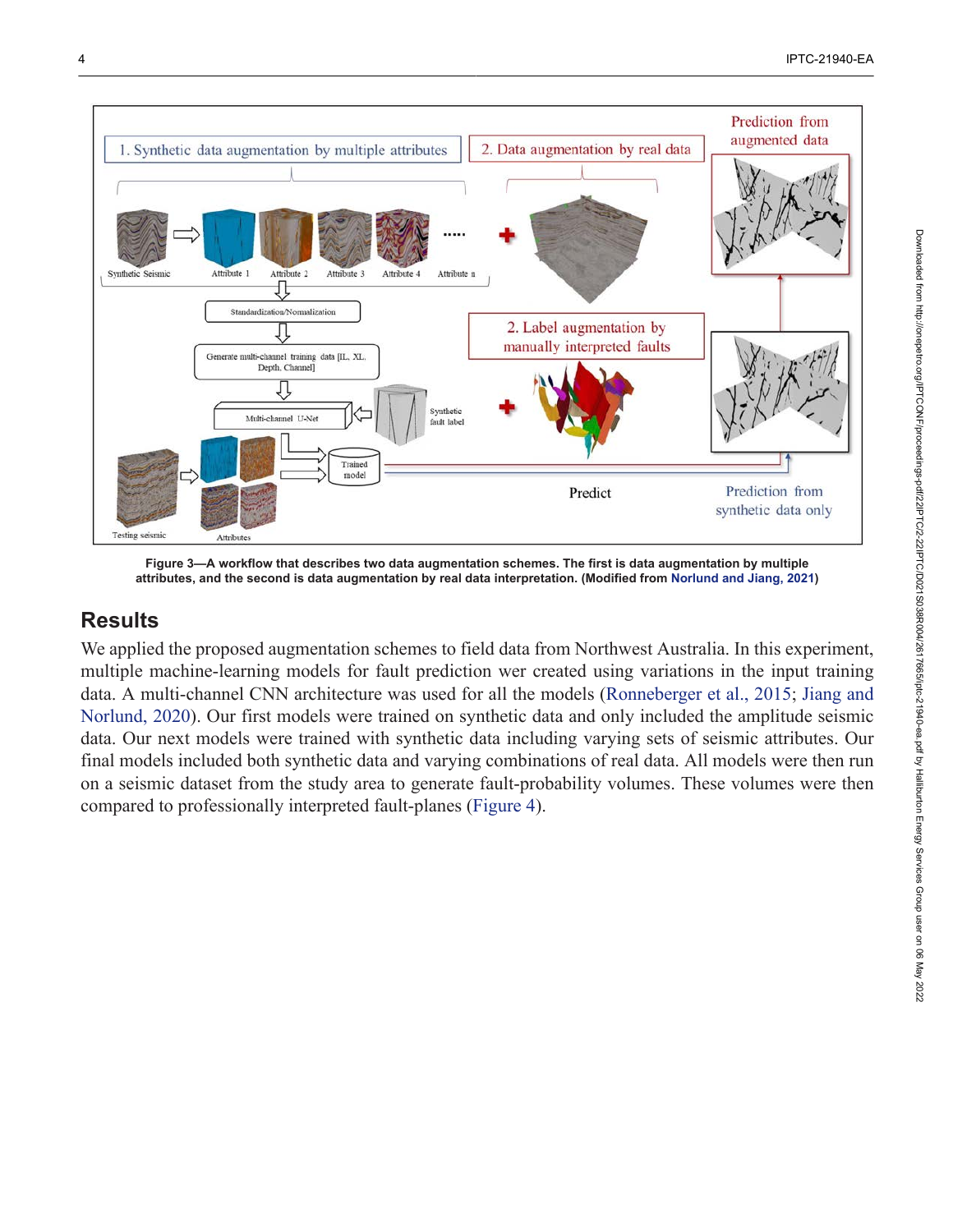<span id="page-4-0"></span>

**Figure 4—Examples of machine learning fault prediction volumes created using; synthetic data from a single attribute only (1A, 2A), synthetic data from multiple seismic attributes (1B, 2B), a model augmented with synthetic and real data and with multiple seismic attributes (1C, 2C). Data courtesy of Geoscience Australia.**

As we augmented the training data with seismic attributes and real data (manual fault interpretations from the survey), we generally saw a progressive improvement in the prediction quality. More faults were detected, and the fault imaging became clearer and more continuous. However, we also saw distinct variations in the prediction quality dependent on how much real data was used for augmentation, and what areas of the survey the manual interpretation came from. The study showed that it is important to understand the limitations of combining real and synthetic data. Any bias or errors in the manual interpretations can be incorporated into the model and thus be propagated throughout the output fault probability volume. Also, it is unlikely all faults in a seismic subset will be interpreted as there is often neither the time nor need, to interpret every fault present. In these situations, the model is trained not to recognize valid faults which further compromises the results. While these challenges do not invalidate the use of real data in training models for seismic interpretation, it is crucial to understanding the limitations of this approach to extract the full value from the machine learning predictions.

The reason for using synthetic data is that examples can be created where there is only one possible correct interpretation, the model is always being trained with the correct answer. Real seismic data, however,